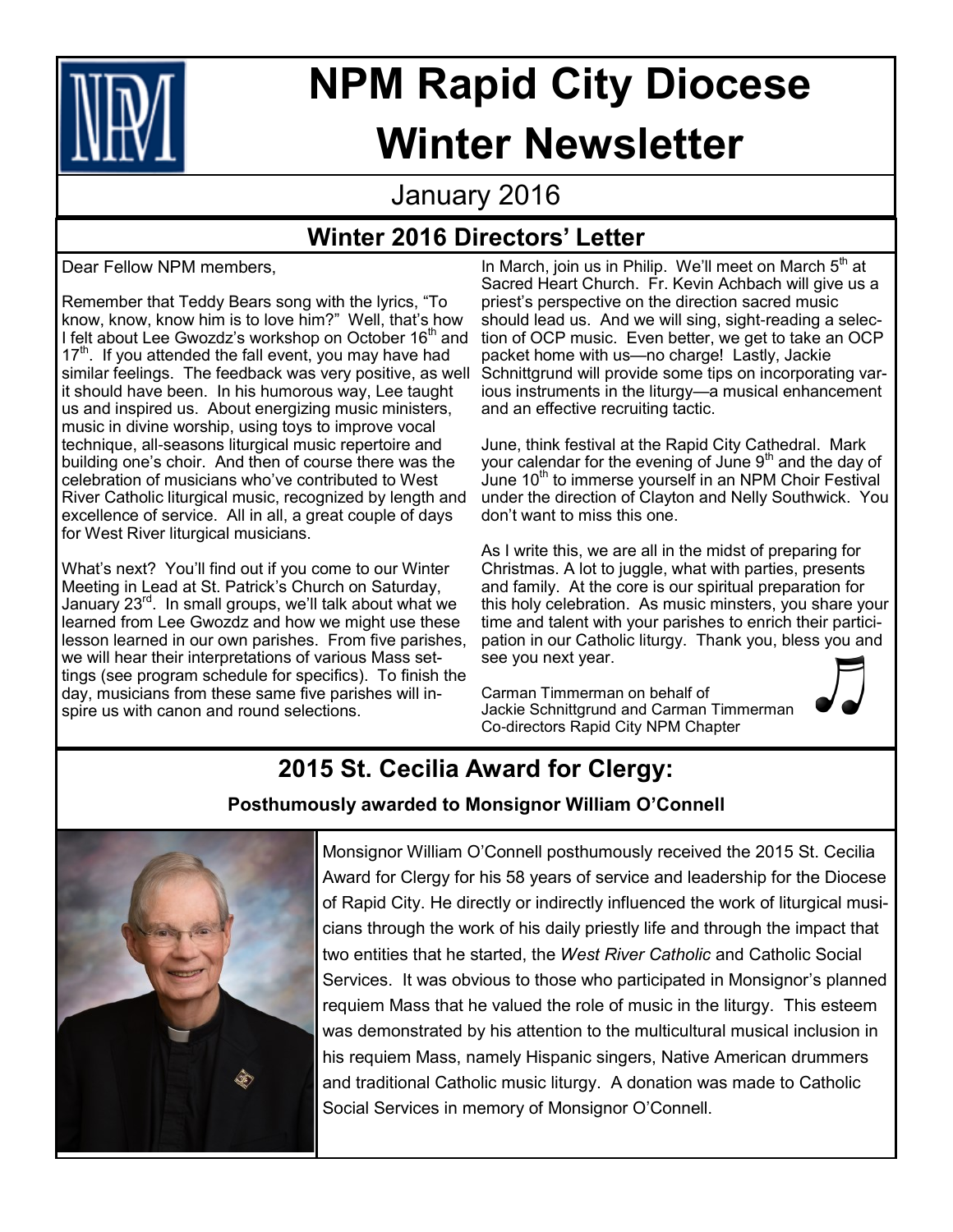

# **Winter NPM Event**

Saturday, January 23, 2016 at St. Patrick's Church in Lead, SD

### **Schedule for the Day**

| $9:30 - 10:00$ AM<br>$10:00 - 10:15$ AM                       | <b>Registration/Donuts/Coffee</b><br><b>Welcome and Morning Prayer</b>        |  |
|---------------------------------------------------------------|-------------------------------------------------------------------------------|--|
| $10:15 - 11:15$ AM                                            | <b>Small Group Discussions: What We Learned from Lee Gwozdz's</b><br>Workshop |  |
| $11:15 - 11:25$ AM                                            | <b>Break</b>                                                                  |  |
| 11:25 AM - 12:15 PM                                           | <b>Mass Setting Presentations</b>                                             |  |
|                                                               | Chant-St Francis of Assisi, Sturgis                                           |  |
|                                                               | Heritage—Holy Cross, Timber Lake                                              |  |
|                                                               | Christ the Savior—Spiritus from Our Lady of Perpetual Help, Rapid City        |  |
|                                                               | Creation—Joyful Sounds from Blessed Sacrament, Rapid City                     |  |
|                                                               | Renewal-St. Patrick, Lead                                                     |  |
| $12:15 - 12:45$ PM                                            | Lunch                                                                         |  |
| $12:45 - 1:00$ PM                                             | <b>NPM Business Meeting</b>                                                   |  |
| $1:00 - 1:45$ PM                                              | <b>Rounds or Canons</b>                                                       |  |
|                                                               | St Francis of Assisi, Sturgis                                                 |  |
|                                                               | Holy Cross, Timber Lake                                                       |  |
|                                                               | Spiritus from Our Lady of Perpetual Help, Rapid City                          |  |
|                                                               | Joyful Sounds from Blessed Sacrament, Rapid City                              |  |
|                                                               | St. Patrick, Lead                                                             |  |
| $1:45 - 2:00$ PM                                              | <b>Closing Prayer-Our Lady of Perpetual Help</b>                              |  |
|                                                               |                                                                               |  |
| Please RSVP (for lunch count) by Monday, January 18, 2016 to: |                                                                               |  |
|                                                               |                                                                               |  |

Kathy Little (605) 484-7817 or [lovingtrust@live.com](mailto:lovingtrust@live.com)

### **Cantor/Musician Workshop Held in November 2015**

A Deanery 5 meeting was held at Holy Cross Catholic Church in Timber Lake November 14, 2015. The day planned was to enhance the knowledge for everyone involved in Music Ministry. The presenters were Teresa and Brian Spiess of Rapid City. Fr. Bryan Sorensen brought up the topic many months ago and when the day finally arrived, there was great anticipation of advancing our musical skills.

Timber Lake is very fortunate to have seven cantors, two are certified. The others have grown in the Ministry of Music without any formal training.

The day started with Morning Prayer. What a perfect way to start the wonderful day. Topics on the agenda included: How Music Leads Liturgy, Cantor as Prayer Leader, How to Prepare for Mass, The Spirituality of Cantoring. These

topics were addressed in the morning. The presentation pertained to anyone involved in Choir/Cantors/Organists/ Guitarists.

The afternoon was dedicated to Cantoring Techniques. Ways to improve projecting the Psalm from the Ambo, involving the Assembly in the response. Each Cantor was able to present a psalm and positive instruction was provided by Teresa.

Brian Spiess instructed the Guitarists in the group on ways to improve their presentation of Music at Mass.

This was a wonderful day of learning for all that attended. Plans are in the making to have a second workshop early 2016. Teresa and Brian Spiess were marvelous. What talent we have in our Diocese!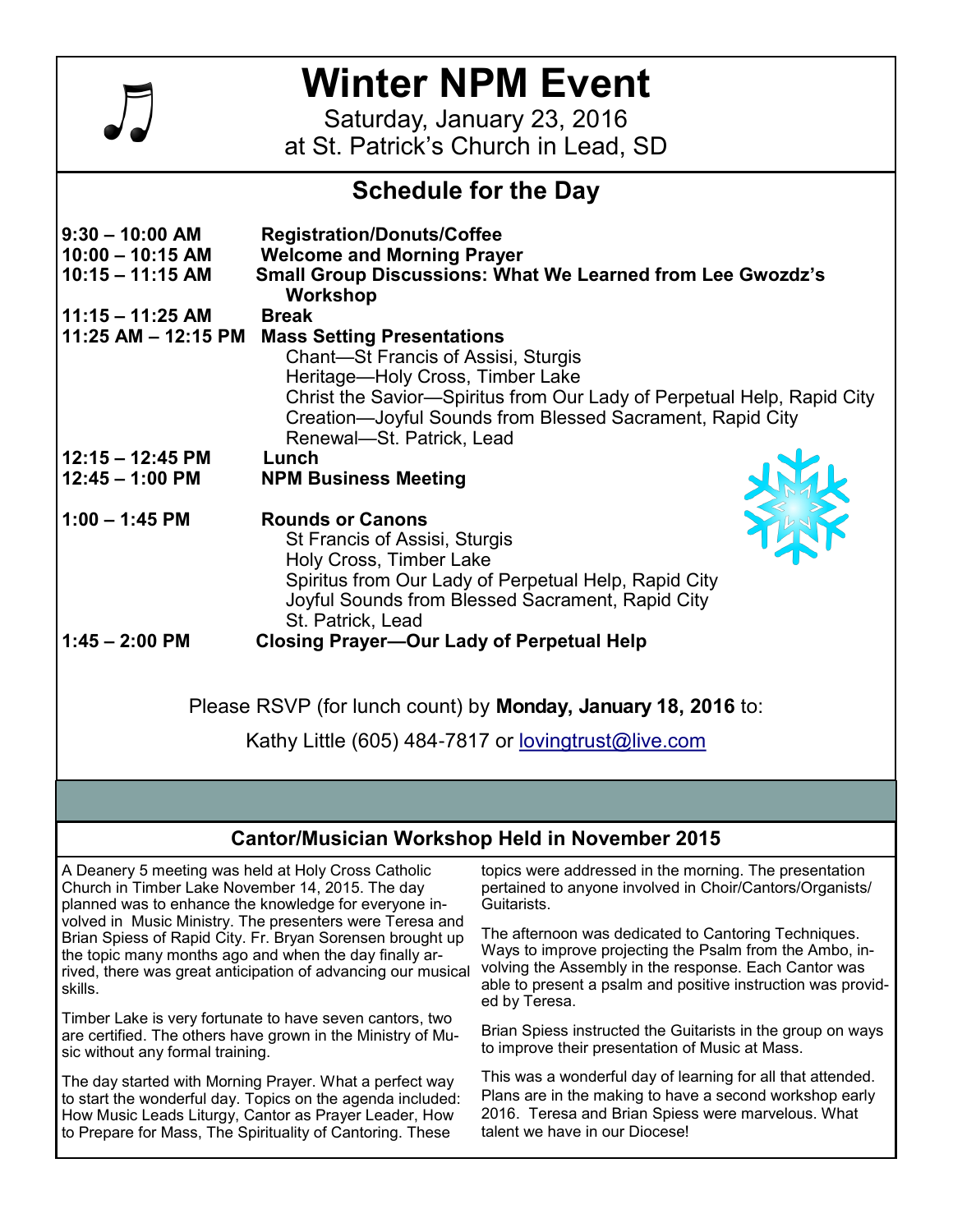## **Congratulations to the 2015 NPM Award Winners**

**Peggy Langenfeld Award**



**St. Cecilia Award for Laity** Julie Laurenti



**St. Cecilia Award for Laity**

Marilyn & Roy Brumbaugh



**St. Cecilia Award for Laity** Toni Wilkins



#### **Years of Service Award Winners 2015**

**25 Years of Service** Cindy Biegler Ann Crance Jim Hulm Jr. Colleen Keller

Holly Keller Shaun McVey Glenda Nemec Ken Quinn Sheila Scherer

Roger Severson Ray Tehle Deb Voller

**50 Years of Service** Colleen Mahrt Phyllis Wheeler